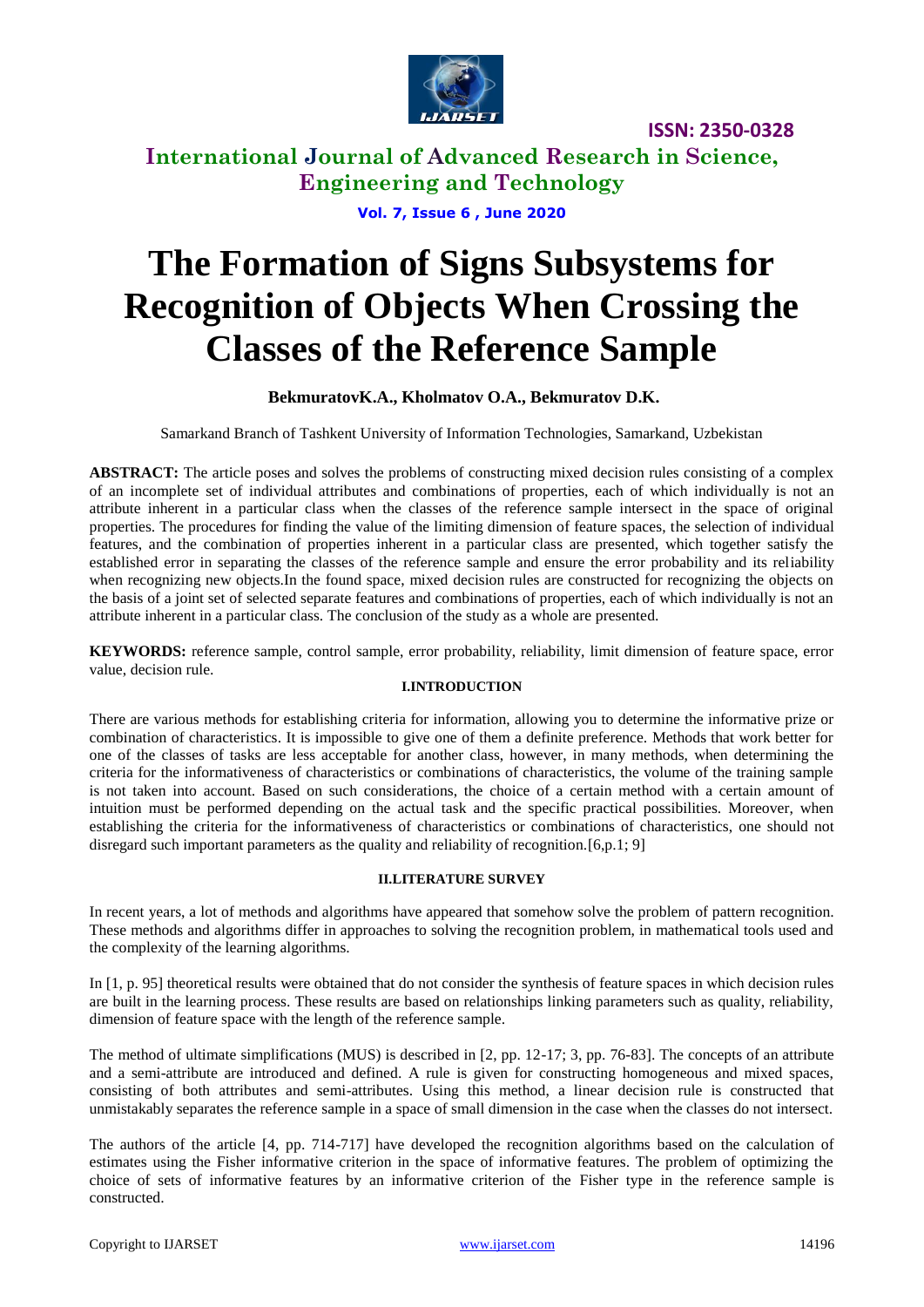

## **International Journal of Advanced Research in Science, Engineering and Technology**

**ISSN: 2350-0328**

#### **Vol. 7, Issue 6 , June 2020**

In [5, pp. 671-678] the issues of constructing a model of recognition algorithms aimed at classifying the objects under conditions of a large dimension of the feature space are discussed.

The algorithms for the sequential formation of the feature space were proposed in [6, pp. 6215-6226; 7, pp. 74-79; 8, pp. 24-38; 9, pp. 9-13; 10, pp. 22-36]; they ensure the quality and reliability of new objects recognition when the classes of the reference sample in the original feature space do not intersect.

#### **III.STATEMENT OF THE PROBLEM**

One of the main issues in solving the recognition problem is finding individual characteristics or their combinations inherent in a particular class. Moreover, when finding them, such important parameters as the quality and reliability of recognition could not be neglected. In connection with the above circumstance, finding individual features or combinations of properties (which separately are not a feature inherent in the class) taking into account the volume (number of objects and number of features) of the reference sample, as well as the quality and reliability of recognition, is currently one of the most urgent problems of pattern recognition.

Let a reference sample (  $V = V_1,...,V_l$  ( $V_q \cap V_p \neq \emptyset$  at  $\forall q \neq \forall p$  ), be given, where each object  $X_\gamma \in V$   $\left(\gamma = \overline{1,m}\right)$  is ndimensional vector of numerical features, i.e.  $X_{\gamma} = (x_{\gamma 1},...,x_{\gamma n})(\gamma = 1, m; i = 1, n)$ , and a control sample is  $V^* = X^*_{\gamma}(\gamma = 1, m^*)$ . Denote by  $V_q$  - any class  $V_j \in V$ , i.e.  $V_q = \forall V_j$ , and by  $V_p$  all other  $(m-1)$  classes except  $V_q$ , i.e.  $V_p = V \setminus V_q$ , where  $V_q \cup V_p = V$ .

It is required to determine the limiting values of the dimension of the attribute space  $n_0 = f(m, n, v, \varepsilon, \eta)$  before training, taking into accountm-number of objects  $X_{\gamma}$ ,  $n$ -initial properties  $x_i$  and  $\nu$ - the predetermined error rate when separating  $X_{\gamma} \in V_q$  from  $X_{\gamma} \in V_p$ , and also  $\varepsilon$ - the pre-fixed values of the error probability and  $\eta$ - its reliability when recognizing new objects  $X^*_{\gamma}(\gamma=1,m^*)$  . In this case, it is necessary in the process of training:

- to choose from  $x_i$  ( $i = \overline{1,n}$ ) separate characteristics of the *t*-th type  $x_i^{(t)q}$  ( $t = \overline{2,3}$ )  $i_i^{(t)q}$  (*t* = 2,3) inherent in  $V_q$ ;

- to form a reference set  $\Omega_q$  from a combination of properties  $x_i$  ( $i = \overline{1, n_1}$ ;  $n_1 \le n$ ), each of which is not separately an attribute of  $t(t = \overline{2,3})$  -th type  $x_i^{(t)q}$  inherent in  $V_q$ ;

- to determine from  $\Omega_q$  the attributes of the  $n_0^{(t)}$  $\mathbf{0}$  $n_0^{(t)}$ -th rank of the  $t(t = \overline{2,3})$  th type  $I_h^{(t)q}$  $I_h^{(t)q}$  inherent in  $V_q$ ;

- to choose among  $I_h^{(t)q}(t = 2,3)$  $h_h^{(t)q}(t=2,3)$  those that are included together with types  $x_i^{(t)q}$  in space  $n_0$ .

- to build from the selected *t*-th type  $x_i^{(t)q}$  and  $I_h^{(t)q}$  $I_h^{(t)q}$  mixed decision rules  $R_q^{(t)}(X)$  that satisfy the set V at separation  $X_{\gamma} \in V_q$  from  $X_{\gamma} \in V_p$  in *V* and provide the error probability  $(\nu + \varepsilon^2)$  and  $\eta$  at recognition  $X_{\gamma}^*(\gamma = 1, m^*)$ .

#### **IV.METHODS FOR SOLVING THE PROBLEM**

Suppose that the properties  $x_i$  ( $i = \overline{1,n}$ ) are given on V and V<sup>\*</sup>. Each value of  $x_i$  can be logical or numeric. For binarization of  $x_i$ , the rules given in [8, pp. 26-27] are used.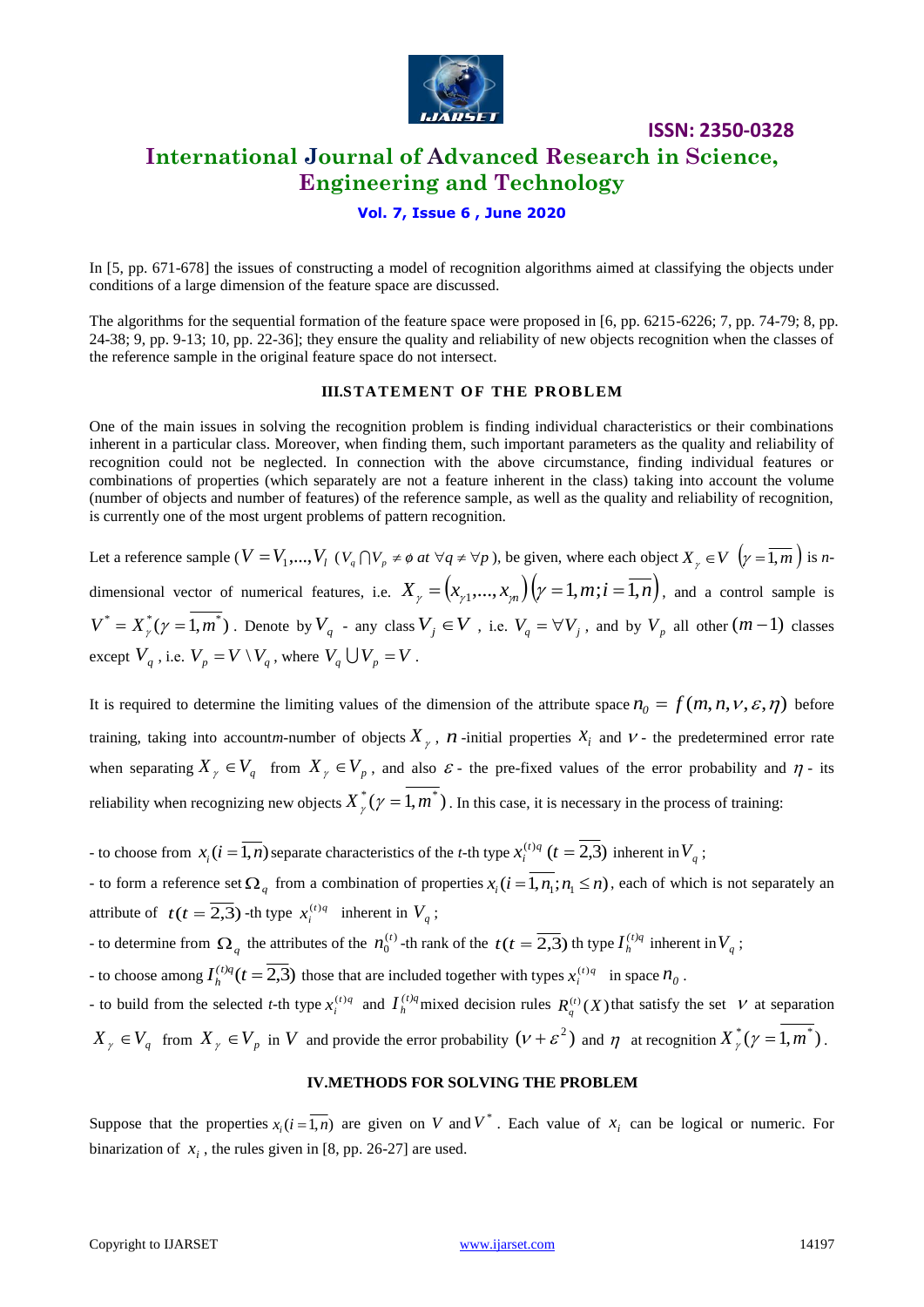

## **International Journal of Advanced Research in Science, Engineering and Technology**

#### **Vol. 7, Issue 6 , June 2020**

Note that in [1, p. 95] theoretical results were obtained that do not consider the synthesis of feature spaces in which  $R_q(X)$  are built in the learning process. One of them, rephrased, states that if in the *n*-dimensional binary space of attributes  $x_i$  ( $i = \overline{1,n}$ ) the decisive rule  $R_q$  (X) makes mistakes with a frequency  $V$  when separating  $X_\gamma \in V_q$  from  $X_{\gamma} \in V_p$ , then it can be stated with reliability  $(1-\eta)$  that the probability of erroneous recognition  $X^*_{\gamma}(\gamma=1, m^*)$  with  $R_q(X)$  will be less than  $\nu + \varepsilon$ , where

$$
\varepsilon = \sqrt{\frac{\ln N - \ln \eta}{2m}}.
$$
\n(1)

Using (1) determine  $n_0$  which is contained in (6), provided that m, n are predefined and  $v, \varepsilon, \eta$  are stated. To find the value of  $n_0$ , the following can be obtained from  $(1)$ 

$$
ln N = (v + \varepsilon^2) 2m + ln \eta.
$$
 (2)

Depending on the composition of a random and independent sample  $V$ , the learning process may stop at any  $n_0$ . If the erroneous separation  $X_{\gamma} \in V_q$  from  $X_{\gamma} \in V_p$  with the error frequency  $\nu$  occurred in  $n_0$ , and if these  $n_0$  attributes  $x_i (i = \overline{1, n_0})$  are selected from *n* properties  $x_i (i = \overline{1, n})$ , then the number *N* of all possible  $R_q(X)$  will not exceed  $N$ , where

$$
N = 2^{n_0} C_n^{n_0} \tag{3}
$$

Finding the logarithm (3) we get

$$
ln N = ln 2^{n_0} + ln C_n^{n_0}.
$$
 (4)

If consider that  $C_n^{n_0} \leq n^{n_0}$  then from (4)

$$
\ln N = \ln 2^{n_0} + \ln C_n^{n_0} = n_0 \ln 2 + n_0 \ln n = n_0 (\ln 2 + \ln n). \tag{5}
$$

Substituting (5) into (2) a concrete value of  $n_0$  can be determined

$$
n_0 = \frac{(\nu + \varepsilon^2)2m + ln\eta}{ln 2 + ln n}.
$$
 (6)

Setting concrete values of  $m, n, \eta, \nu, \varepsilon$  from (6) concrete values of  $n_0$  can be presented in the form of table (Table 1).

Table 1.

| $\eta=0.95$ ; m=300; n=50. |      |      |      |      |     |
|----------------------------|------|------|------|------|-----|
| 11                         | 0,01 | 0,03 | 0,05 | 0,07 | O.I |
| $\mathcal E$               | 0,01 | 0,03 | 0,05 | 0,07 |     |
| $n_{\rm o}$                |      |      |      | 10   | 14  |

From table 1 we can draw the following conclusions:

- with increase in  $V$  and  $\epsilon$ ,  $n_0$  greatly increases at given  $m$  and  $n$ ;

- to increase  $n_0$  at fixed values of  $\vee$ ,  $\varepsilon$  and  $\eta$ , it is necessary to increase m or decrease n.

In [9, p. 1-5] three types of features are defined and the procedures for creating a space of the homogeneous features are gdescribed that lead to the linear separation of classes in the case when the classes of the reference sample do not intersect. However, for those cases when, from a given set of initial properties, it is not possible to obtain the number of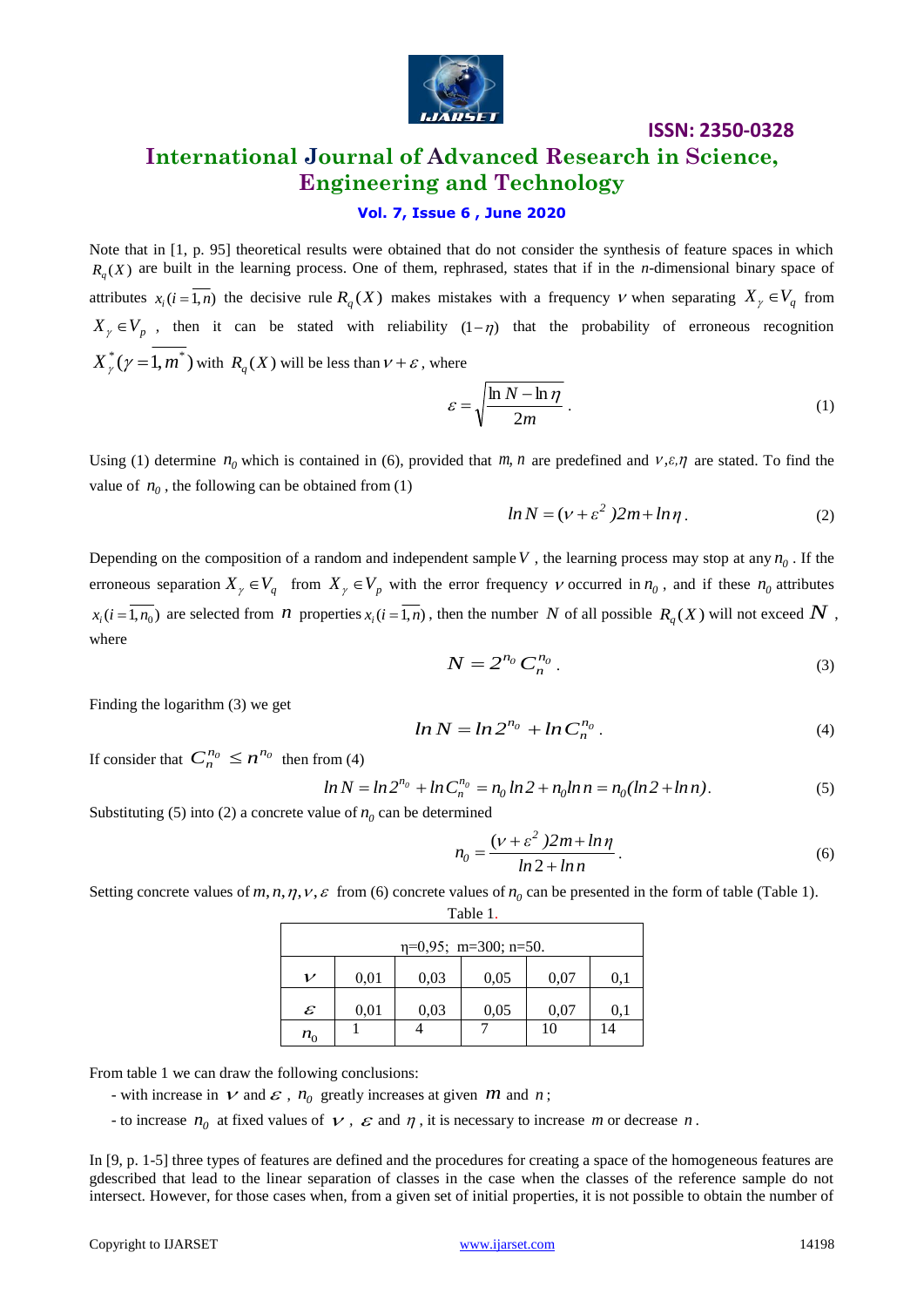

## **ISSN: 2350-0328 International Journal of Advanced Research in Science, Engineering and Technology**

#### **Vol. 7, Issue 6 , June 2020**

attributes necessary for separating classes, performing logical operations on properties that are not separately the attributes defined in [9, pp. 1-5] it is possible to obtain new properties, using which, together with individual attributes, it is possible to achieve separation  $X_{\gamma} \in V_q$  from  $X_{\gamma} \in V_p$  with the error when the classes of the reference sample intersect in the space of the original properties.

Consider the procedure for constructing mixed  $R_q(X)$ , allowing us to use the  $h$ - e combination of properties of the *t* (*t* =  $\overline{2,3}$ ) - type  $I_h^{(t)q}$  =  $\langle x_{h_1},...,x_{h_{(t)}} \rangle$  $h_1$ ,  $\cdots$ ,  $\cdots$ ,  $h_{h_0^{(1)}}$ *t q*  $I_h^{(t)q}$  =  $\langle x_{h_1},...,x_{h_{(t)}} \rangle$  together with the attributes of the *i*- type  $x_i^{(t)q}$  inherent in  $V_q$  (if  $t = 2$  - the second type and if  $t = 3$  - the third type), defined in [9, pp. 1-5]. In contrast to [9, pp. 1-5], in this case,  $R_q(X)$  should satisfy the set V when separating  $X_\gamma \in V_q$  from  $X_\gamma \in V_p$  and to ensure  $(\nu + \varepsilon^2)$  and  $\eta$  at recognition  $X^*_\gamma(\gamma = 1, m^*)$ , since according to the statement of the problem  $V_q \cap V_p \neq \emptyset$  at  $\forall q \neq \forall p$  is performed for  $V_j$  (*j* = 1,*l*).

Before building  $R_q(X)$ , attributes of type  $I_h^{(t)q}$  $I_h^{(t)q}$  are first determined. In [9, p. 10] individual features of the  $t(t = 2, 3)$ -th type  $x_i^{(t)q}$  are determined from the initial properties  $x_i(i = \overline{1,n})$  on the basis of special requirements and those properties  $x_i$  that do not satisfy these requirements are excluded from further consideration. Further, only such properties  $x_i$  are considered, and from them the type attributes  $I_h^{(t)q}$  $I_h^{(t)q}$  inherent in  $V_q$  are determined.

Suppose that from  $x_i(i = \overline{1,n})$ ,  $n_q^{(2)}$  number of attributes types  $x_i^{(2)q}$  and  $n_q^{(3)}$  number of attributes type  $x_i^{(3)q}$  according to the ratios given in [9, pp. 1-5] are selected, but they are not enough to satisfy the stated V at separation  $X_{\gamma} \in V_q$  from  $X_{\gamma} \in V_p$  in spapce  $n_0$ . Then learning can be continued by an additional set of remaining properties  $x_i$  ( $i = 1, n_1$ )( $n_1 \le n$ ), where  $n_1$  is calculated as

$$
n_1 = n - (n_q^{(2)} + n_q^{(3)})). \tag{7}
$$

Now  $x_i$  ( $i = \overline{1, n_1}$ ) is checked individually. If for  $x_i$ 

 $[(\exists X_y \in V_q : x_{i} = 1) \land (\exists X_y \in V_q : x_{i} = 0) \land (\exists X_y \in V_p : x_{i} = 1) \land (\exists X_x \in V_p : x_{i} = 0)] = 1$ (8) is satisfied then it is not considered a separate attribute inherent in *Vq* .

Suppose that from  $x_i$  ( $i = \overline{1,n}$ ),  $n_q^{(t)}$  number of features of  $t (t = \overline{2,3})$  th type  $x_i^{(t)}$  is selected. Then from the properties  $x_i (i = \overline{1, n_1})$  each of which satisfies relation (8)  $\Omega_q^{(t)} (t = \overline{2,3})$  $q^{(t)}(t=2,3)$  are constructed taking into account  $\beta_a^{(t)} = C_n^{n_0^{(t)}}$  $\overline{1}$  $(t)$  —  $C^{n_0^{(t)}}$ *n*  $\beta_q^{(t)} = C_{n_1}^{n_0^{(t)}}$  in the form

$$
\Omega_q^{(t)} = \left\{ I_1^{(t)q} = \langle x_{1_1}, \dots, x_{1_{n_0^{(t)}}} \rangle, \dots, I_{\beta_q^{(t)}}^{(t)q} = \langle x_{\beta_q^{(t)}}, \dots, x_{\beta_{q_n^{(t)}}^{(t)}} \rangle \right\}.
$$
\n(9)

Here,  $n_0^{(t)}$  is calculated taking into account  $n_0$  found in the form (6) and the number  $n_q^{(t)}$  of selected features of the type  $x_i^{(t)q}$ , inherent in  $V_q$ , i.e.

#### Copyright to IJARSET and the control of the control [www.ijarset.com](http://www.ijarset.com/) and the control of the control of the control of the control of the control of the control of the control of the control of the control of the control of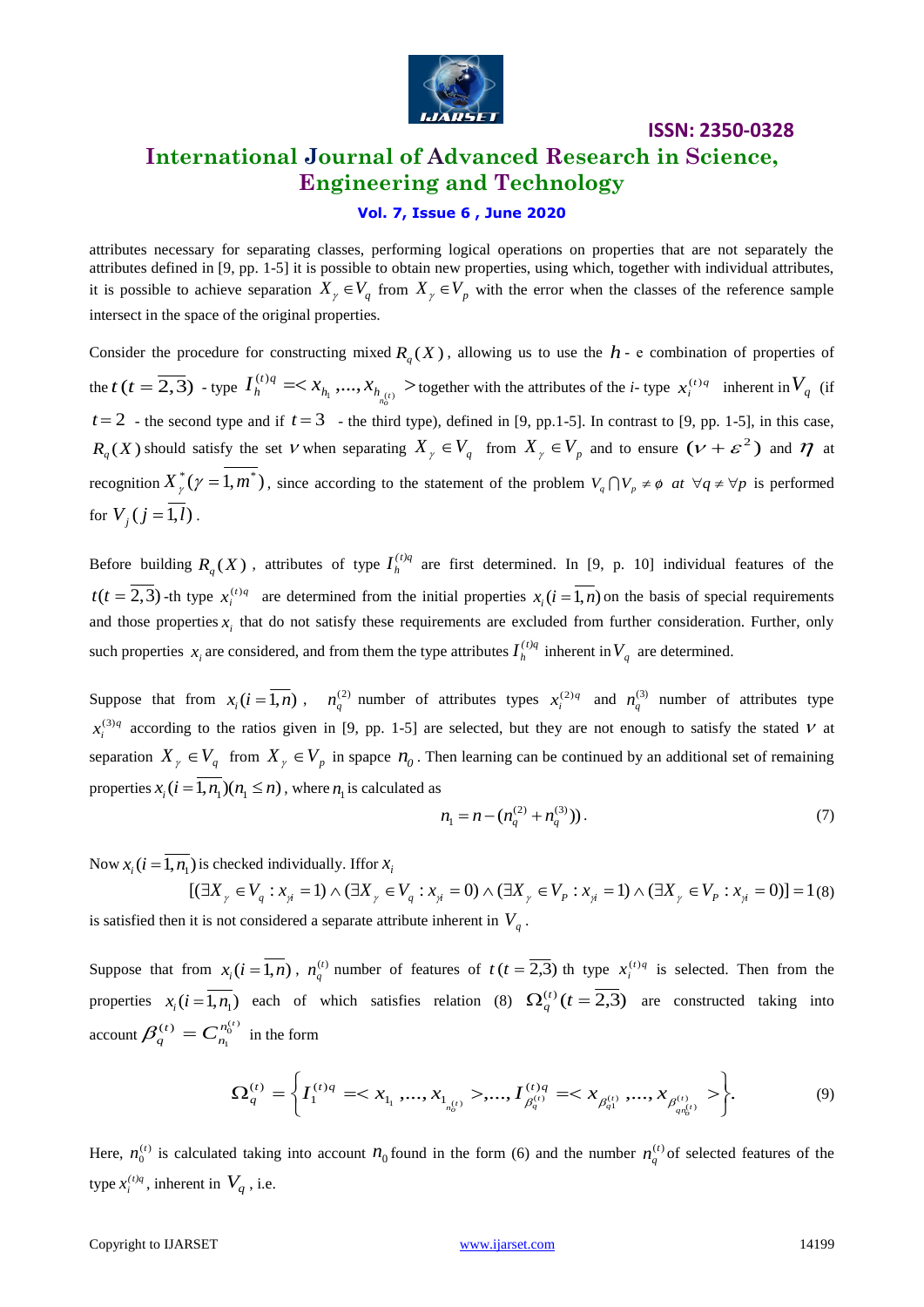

## **ISSN: 2350-0328 International Journal of Advanced Research in Science, Engineering and Technology**

#### **Vol. 7, Issue 6 , June 2020**

$$
n_0^{(t)} = (n_0 - n_q^{(t)}), \ (t = \overline{2,3}).
$$
\n(10)

If we take into account (10), then from (9) it can be seen that at  $t = 2$ , the set  $\Omega_q^{(t)}$  is constructed from a combination,

 $^{(2)}_{0}$ 1  $\beta_q^{(2)} = C_{n_1}^{n_0^{(2)}}$ , and at  $t = 3$  accordingly  $\beta_q^{(3)} = C_{n_1}^{n_0^{(3)}}$ <sup>'</sup>  $\beta_q^{(3)} = C_{n_1}^{n_0^{(3)}}$ . At  $t = 2$  each  $I_h^{(t)q} \in \Omega_q^{(t)}$   $(h = \overline{1, \beta_q^{(t)}})$ *q t q*  $I_h^{(t)q} \in \Omega_q^{(t)}$   $(h = 1, \beta_q^{(t)})$  in (8) ispresentedby

$$
I_h^{(t)q} = \bigvee_{i=1}^{n_0^{(t)}} x_{h_i} \ (h = \overline{1, \beta_q^{(t)}}; n_0^{(t)} \le n_0), \tag{11}
$$

at  $t = 3$  accordingly

$$
I_h^{(t)q} = \bigwedge_{i=1}^{n_0^{(t)}} x_{h_i} \ (h = \overline{1, \beta_q^{(t)}}; n_0^{(t)} \le n_0).
$$
 (12)

If at  $t = 2$  for  $I_h^{(t)q}$  $I_h^{(t)q}$  given in (11) is satisfied

$$
[(\forall X_{\gamma} \in V_q : I_{qh}^{(t)} = 1) \land (\exists X_{\gamma} \in V_p : I_{qh}^{(t)} = 0) \land (\exists X_{\alpha} \in V_p : I_{qh}^{(t)} = 0)] = 1(13)
$$

or at  $t = 3$  for  $I_h^{(t)q}$  $I_h^{(t)q}$  given in (12) is satisfied

$$
[(\exists X_{\gamma} \in V_q : I_{qh}^{(t)} = 1) \land (\exists X_{\alpha} \in V_q : I_{qh}^{(t)} = 0) \land (\forall X_{\gamma} \in V_p : I_{qh}^{(t)} = 0)] = 1 (14)
$$

then  $I_h^{(t)q}$  $I_h^{(t)q}$  is considered an attribute of  $n_0^{(t)}$ 0  $n_0^{(t)}$  -th rank of the *t*-th type in herent in  $V_q$ .

Similarly, at  $t=2$  and  $t=3$  each  $I_h^{(t)q} \in \Omega_q^{(t)}(h=1, \beta_q^{(t)})$ *q t q*  $I_h^{(t)q} \in \Omega_q^{(t)}$   $(h = 1, \beta_q^{(t)})$  is represented in the form (11) and (12), respectively, and among them those attributes of the  $n_0^{(t)}$  $\mathbf{0}$  $n_0^{(t)}$  th rank  $I_h^{(t)q}$   $(h = 1, \mu_a^{(t)}; \mu_a^{(t)} \leq \beta_a^{(t)}$ *q t q t q*  $I_h^{(t)q}$   $(h = 1, \mu_q^{(t)}; \mu_q^{(t)} \leq \beta_q^{(t)} )$  inherent in  $V_q$  are selected which satisfy (13) and (14), respectively, where  $\mu_q^{(t)}$  is the number of attributes of the  $n_0^{(t)}$  $\mathbf{0}$  $n_0^{(t)}$  th rank of the type  $I_h^{(t)q}$  $I_h^{(t)q}$  selected from  $I_h^{(t)q}$   $(i = 1, \beta_q^{(t)})$ *q t q*  $I_h^{(t)q}$  ( $i = 1, \beta_q^{(t)}$ ).

Further, for each t -th type  $I_h^{(t)} q \in \Omega_q^{(t)}$   $(t = \overline{2,3}; h = 1, \mu_q^{(t)})$  to be determined in the form of (13) or (14) together with the selected  $n_q^{(t)}$  number of features of the t-th type  $n_q^{(t)}$  to satisfy V at separation  $\forall X_\gamma \in V_q$  from  $\forall X_\gamma \in V_p$ , and to ensure  $(\nu + \varepsilon^2)$  and  $\eta$  at recognition of  $X^*_{\gamma}(\gamma = 1, m^*)$ , it is necessary to calculate the error value of each selected  $I_h^{(t)q}$  $I_h^{(t)q}$ . The error value of each  $I_h^{(t)q}$  $I_h^{(t)q}$  at separation  $\forall X_\gamma \in V_q$  from  $\forall X_\gamma \in V_p$  is determined in the form

$$
f(I_h^{(t)q}) = \rho_h^{(t)q} / m \quad (t = \overline{2,3}; h = 1, \mu_q^{(t)}),
$$
\n(15)

which shows that  $0 < f(I_h^{(t)q}) < 1$  $f(I_h^{(t)q}) < 1$ . Here  $\rho_h^{(t)q}$ *h*  $\rho_h^{(t)q}$  - is the number of erroneously classified  $X_\gamma \in V$  using  $I_h^{(t)q}$  $I_h^{(t)q}$ .

If we take into account (10), then form (1) is various to  $R_0^{(2)} = (R_0 - R_0^{(2)})$  (3).  $\Delta E_0^{(2)} = C_0^{(2)}$ ,  $\Delta E_1^{(2)} = C_0^{(2)}$ ,  $\Delta E_2^{(2)} = C_0^{(2)}$ ,  $\Delta E_3^{(2)} = C_0^{(2)}$ ,  $\Delta E_4^{(2)} = C_0^{(2)}$ ,  $\Delta E_5^{(2)} = C_0^{(2)}$ ,  $\Delta E_6^{(2$ Suppose that according to the relations given in [9, pp. 1-5],  $n_q^{(1)}(n_q^{(1)} < n_0)$  ( $t = 2,3$ )  $n_a^{(t)}(n_a^{(t)} < n_a)$   $(t =$ *q t*  $g_q^{(t)}(n_q^{(t)} < n_0)$  ( $t = 2,3$ ) number of features of the t-th type  $x_i^{(t)q}$  was selected, but they are not enough to satisfy the stated V. Then, to increase the space  $n_q^{(t)}$  up to  $n_0$ , the attributes of type  $I_h^{(t)q}$  $I_h^{(t)q}$  inherent in  $V_q$  defined in the form (13) and (14) together with the accumulated  $n_q^{(t)}$  number of attributes of type  $x_i^{(t)q}$  can be used. If we take into account  $n_0^{(t)}$  $\mathbf{0}$  $n_0^{(t)}$  defined in (10), then the maximum permissible error value for each  $I_h^{(t)q} \in \Omega_a^{(t)}$ *q t q*  $I_h^{(t)q} \in \Omega_q^{(t)}$  at separation  $X_\gamma \in V_q$  from  $X_\gamma \in V_p$  can be estimated in the form

$$
f(I_h^{(t)q}) \le n_0^{(t)} / n_0, (t = \overline{2,3}; h = \overline{1, \mu_q^{(t)}}).
$$
 (16)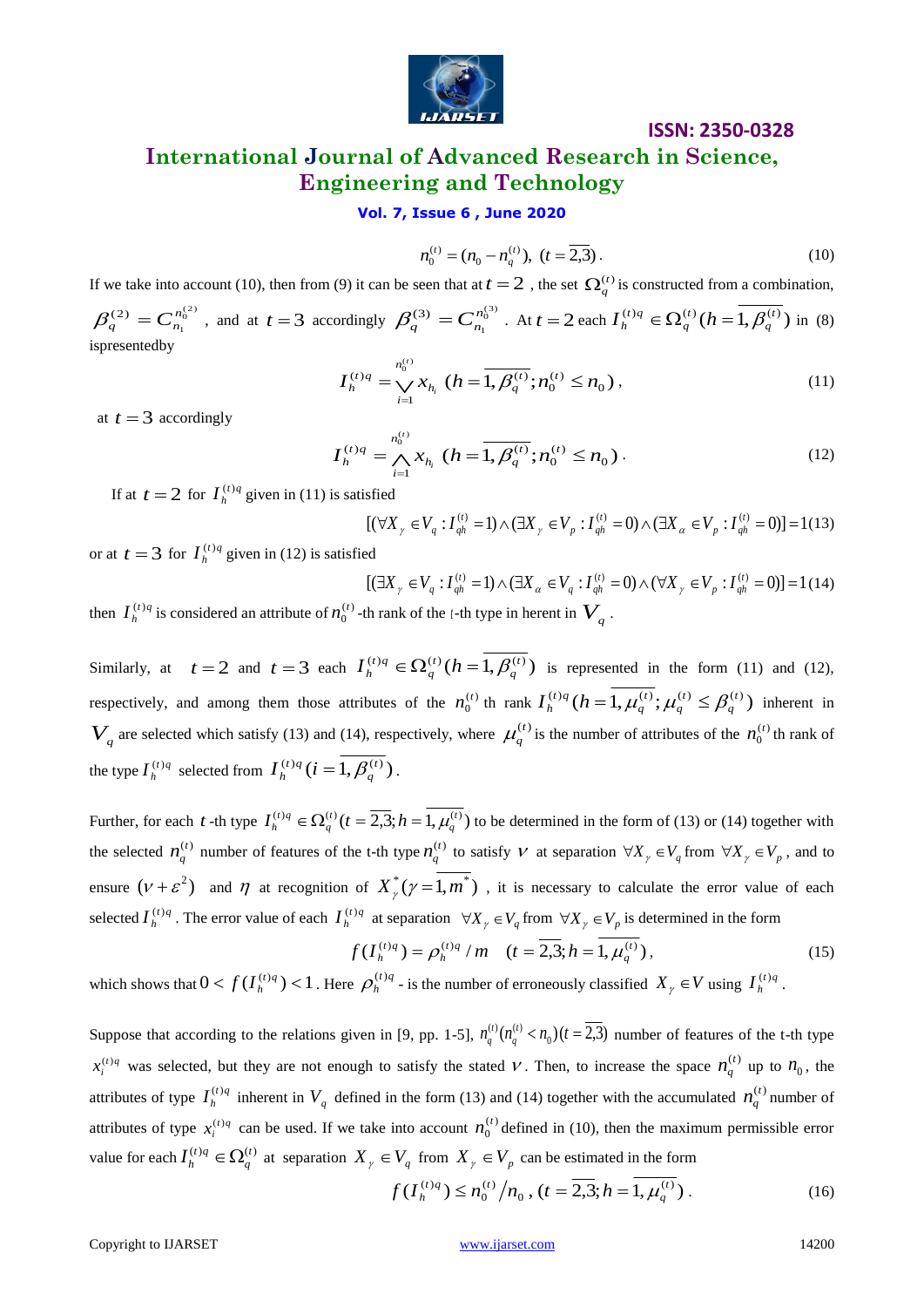

## **International Journal of Advanced Research in Science, Engineering and Technology**

#### **Vol. 7, Issue 6 , June 2020**

Among  $I_h^{(t)q} \in \Omega_a^{(t)}(h=1, \mu_a^{(t)})$ *q t q*  $I_h^{(t)q} \in \Omega_q^{(t)}$   $(h = 1, \mu_q^{(t)})$  for which (16) are selected, else excluded from further consideration. Among  $\Omega_h^{(t)q} \in \Omega_a^{(t)}(h=1, \mu_a^{(t)})$ *q t q*  $I_h^{(t)q} \in \Omega_q^{(t)}$  ( $h = 1, \mu_q^{(t)}$ ) for which (16) holds, they are chosen, otherwise they are excluded from further consideration.Each of the selected t-th type  $I_h^{(t)q}$   $(h = 1, \lambda_a^{(t)}; \lambda_a^{(t)} \leq \mu_a^{(t)}$ *q t q t q*  $I_h^{(t)q}$   $(h = 1, \lambda_q^{(t)}; \lambda_q^{(t)} \leq \mu_q^{(t)}$  satisfying (16) can participate as an applicant for inclusion in  $n_0$  for sharing with the accumulated attributes of the t-th type  $x_i^{(t)}$  ( $i = 1, n_q^{(t)}$ ).

Assume that for the selected type attributes  $x_i^{(t)q}$   $(i = 1, n_q^{(t)})$  in [9, p. 10] the following is performed

$$
(V_q \setminus M_1^{(t)} = \phi) \wedge (M_1^{(t)} \cap V_p \neq \phi) = 1 \text{ at } t = 2,
$$
 (17)

$$
(V_q \setminus M_2^{(t)} \neq \phi) \wedge (M_2^{(t)} \cap V_p = \phi) = 1 \text{ at } t = 3.
$$
 (18)

Here  $M_1^{(t)} = \bigcap U_i^{(t)}$ *i n*  $M_1^{(t)} = \bigcap_{i=1}^{t} U$ *t q* ( )  $(t)$  $\sum_{i=1}^{(t)} U_i^{(t)}$  and  $M_2^{(t)} = \bigcup_{i=1}^{t} U_i^{(t)}$ *i n*  $M_{2}^{(t)} = \bigcup_{i=1}^{t} U$ *t q* ( )  $(t)$  $\sum_{i=1}^{(t)} U_i^{(t)}$ ,  $U_i^{(t)}$ - is the subset  $\left\{\exists X_\gamma : x_i^{(t)} = 1\right\} \in V$  $\big\{ \gamma : x_i^{(i)q} = 1 \big\} \in V$ .

Given relations (16) - (18), we can continue to build up space  $n_q^{(t)}$  to  $n_0$  by additional selection of an attribute type *t q*  $I_h^{(t)q}$  satisfying the relation

$$
(V_q \setminus E_1^{(t)} = \phi) \wedge (E_1^{(t)} \cap (V_p \setminus M_{\nu}^{(t)}) = \phi) = 1 \text{ at } t = 2,
$$
 (19)

$$
((V_q \setminus M_{\nu}^{(t)}) \setminus E_2^{(t)} = \phi) \wedge (E_2^{(t)} \cap V_p = \phi) = 1 \text{ at } t = 3.
$$
 (20)

Here  $E_1^{(t)} = M_1^{(t)} \cap W_h^{(t)}$  $E_1^{(t)} = M_1^{(t)} \cap W_h^{(t)}$ 1  $(t)$  $I_1^{(t)} = M_1^{(t)} \cap W_h^{(t)}$  and  $E_2^{(t)} = M_2^{(t)} \cup W_h^{(t)}$  $E_2^{(t)} = M_2^{(t)} \cup W_h^{(t)}$ 2  $(t)$  $\{Y_{2}^{(t)} = M_{2}^{(t)} \cup W_{h}^{(t)}, W_{h}^{(t)}\}$  is the subset  $\{\exists X_{\gamma}: I_{h}^{(t)q} = 1\} \in V$  $\left\{ \gamma : I_h^{(t)q} = 1 \right\} \in V$ ,  $M_{V}^{(t)}$ -a subset  $\left\{\exists X_{\gamma}\right\} \in V$ , which correspond to V. At  $t = 2$  to a set  $M_{\nu}^{(t)}$  correspond such V number  $X_{\gamma} \in V_{p}$  fpr which  $i^{(t)q} = 1$  $x_i^{(t)q} = 1$  and  $I_h^{(t)q} = 1$  $I_h^{(t)q} = 1$ , and at  $t = 3$  accordingly  $X_\gamma \in V_q$  for which  $x_i^{(t)q} = 0$  $x_i^{(t)q} = 0$  and  $I_h^{(t)q} = 0$  $I_h^{(t)q} = 0$ .

It can be seen from (19) and (20) that the set of objects correctly classified by type attributes  $x_i^{(t)q}$  $x_i^{(t)q}$ , together with the union of sets of objects correctly classified by type attributes  $I_{qh}^{(t)}$  should cover  $V_p$  with account for  $V$  at  $t = 2$  and accoedingly  $V_q$  at  $t = 3$ . Then for each  $X_\gamma \in V_q(\gamma = 1, l)$  at  $t = 2$  and  $t = 3$  with account for  $h = 1, \lambda_q^{(t)}$  is checked respectively

$$
R_q^{(t)}(X_\gamma) = \begin{cases} 1, & \text{if } R_q^{(t)}(X_\gamma) = \bigwedge_{i=1}^{n_q^{(t)}} x_{\gamma i}^{(t)q} \wedge I_{\gamma h}^{(t)q} = 1, \\ 0, & \text{else.} \end{cases} \tag{21}
$$

$$
R_q^{(t)}(X_\gamma) = \begin{cases} 1, & \text{if } R_q^{(t)}(X_\gamma) = \bigvee_{i=1}^{n_q^{(t)}} x_{\gamma i}^{(t)q} \vee I_{\gamma h}^{(t)q} = 1, \\ 0, & \text{else.} \end{cases} \tag{22}
$$

For convenience, denote the array of selected attributes of the t-th type  $x_1^{(t)q}, x_2^{(t)q},..., x_{r}^{(t)q}$   $(t = \overline{2,3})$ 2  $x_1^{(t)q}, x_2^{(t)q},..., x_{n'}^{(t)q}$  (t = *n*  $t^{1/q}$ ,  $x_2^{(t)q}$ ,...,  $x_{n'_q}^{(t)q}$  ( $t = \overline{2,3}$ ) by  $P_q^{(t)}$ . Then the error value of each joint set  $I_h^{(t)q}$  $I_h^{(t)q}$  and  $P_q^{(t)}$  at separation  $\forall X_\gamma \in V_q$  from  $\forall X_\gamma \in V_p$  is calculated as

$$
f(P_q^{(t)}, I_h^{(t)q}) = \rho_q^{(t)} / m \quad (h = \overline{1, \lambda_q^{(t)}}; t = \overline{2, 3})
$$
 (23)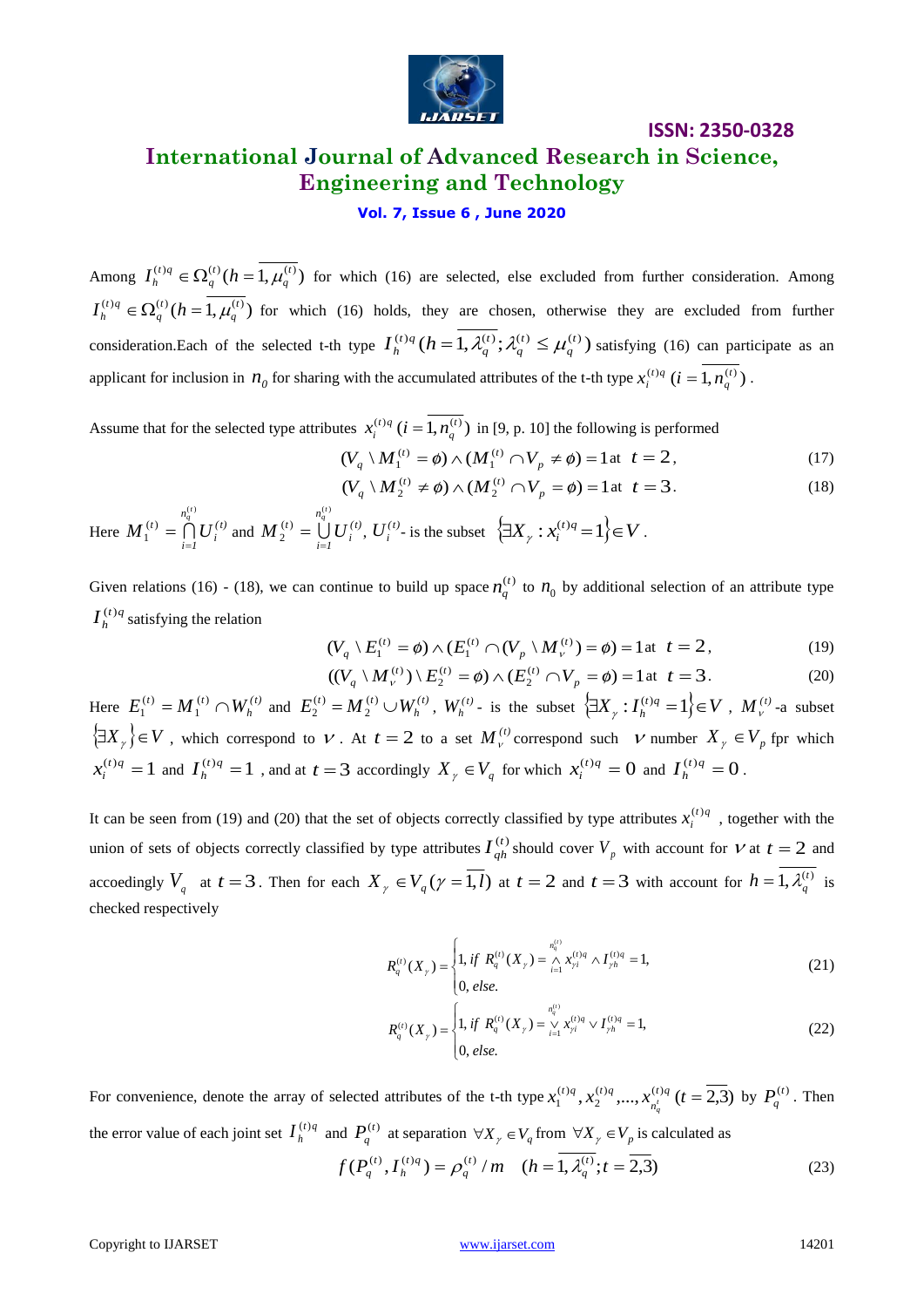

## **ISSN: 2350-0328 International Journal of Advanced Research in Science, Engineering and Technology**

#### **Vol. 7, Issue 6 , June 2020**

taking into account the quantity  $R_q^{(t)}(X_\gamma) = 0$  $q_q^{(t)}(X_\gamma) = 0$  determined from (23) and (24), respectively, where  $\rho_q^{(t)}$  is the quantity of  $X_{\gamma} \in V$  for which  $R_q^{(t)}(X_{\gamma}) = 0$  $q^{\mu\nu}(X_{\gamma})=0$ .

Assume that in the learning process,  $\lambda_q^{(t)}$  number of type attributes  $I_h^{(t)}$  $I_h^{(t)q}$  inherent in  $V_q$  was chosen from (9), which are used in conjunction with  $P_q^{(t)}$ , and their  $\lambda_q^{(t)}$  number  $f(P_q^{(t)}, I_h^{(t)q})$ *h t*  $f(P_q^{(t)}, I_h^{(t)q})$  is calculated in the form of (23). Then, for each  $f(P_a^{(t)}, I_h^{(t)q})$ *h t*  $f(P_q^{(t)}, I_h^{(t)q})$ , the inequality is checked

$$
f(P_q^{(t)}, I_h^{(t)q}) \le V \quad (h = \overline{1, \lambda_q^{(t)}}; t = \overline{2,3}).
$$
 (24)

Using (24), among the  $\lambda_q^{(t)}$  number of type attributes  $I_h^{(t)q}$  $I_h^{(t)q}$ , such  $\sigma_q^{(t)}$  quantities  $I_h^{(t)q}$  $I_h^{(t)q}$  are selected for which together with  $P_q^{(t)}$  (24) is satisfied. Relations (21) and (22) at  $t = 2$  and  $t = 3$ , respectively are checked for each selected joint set  $(P_a^{(t)}, I_h^{(t)q})$ *h*  $P_q^{(t)}, I_h^{(t)q})$  .  $R_q^{(t)}(X_\gamma, V_q)$  $R_q^{(t)}(X_\gamma, V_q)$  is constructed for recognition  $X_\gamma$  taking into account  $R_q^{(t)}(X_\gamma) = 1$ *q* determined from (21) and (22) at  $t = 2$  and  $t = 3$ . Then  $R_q^{(t)}(X_\tau, V_a)$  $R_q^{(t)}(X_{\gamma},V_q)$  has the form

Using (24) are selected among  $\lambda_q^{(t)}$  the number of features of the type  $I_h^{(t)q}$  $I_h^{(t)q}$  is selected, such  $\sigma_q^{(t)}$  the number  $I_h^{(t)q}$  $I_h^{(t)}$ for each of which together with  $P_q^{(t)}$  performed (24).

formed (24).  
\n
$$
R_q^{(t)}(X_\gamma, V_q) : \begin{cases} X_\gamma \in V_q, \text{ if } & R_q^{(t)}(X_\gamma) = 1, \\ X_\gamma \notin V_q, \text{ if } & R_q^{(t)}(X_\gamma) = 0. \end{cases} (\gamma = \overline{1, m}; t = \overline{2, 3})
$$
\n(25)

Note that if (24) is not satisfied, the joint set  $(P_a^{(t)}, I_b^{(t)q})$ *h*  $P_q^{(t)}$ ,  $I_h^{(t)q}$  ) is excluded from further consideration.

Similarly, using relations (7) - (24) for each  $V_q \in V(q = 1, l)$ ;  $R_q^{(t)}(X_\gamma, V_q)(\gamma = 1, m; q = 1, l; t = 2, 3)$  $q_q^{(t)}(X_\gamma, V_q)$  ( $\gamma = 1, m; q = 1, l; t = 2, 3$ ) is constructed in the form of (25), used in recognition of  $X^*_{\gamma} \in V^*(\gamma = 1, m^*)$ .

Now we consider the recognition procedure for each new  $X^*_{\gamma} \in V^*(\gamma = 1, m^*)$  based on (25). The error probability  $\psi = \nu + \varepsilon^2$  which provides in recognition  $X^*_{\gamma}(\gamma = 1, m^*)$  is calculated. First,  $X^*_{\gamma} \in V^*$  is selected and from its initial properties  $(x_1,...,x_n)$  only those properties  $(x_1,...,x_{n^{(t)}},x_{(n^{(t)}+1)},...,x_{n^{(t)}})(n_q^{(t)}+n_0^{(t)}=n_0; n_0 \le n)$ 0  $(t)$  $\{ x_1, ..., x_{n^{(t)}_q}, x_{n^{(t)}_q+1)}, ..., x_{n^{(t)}_0} \}$  $(n^{(t)}_q + n^{(t)}_0 = n_0; n_0 \leq n$  $\sum_{n_q^{(t)}} x_{(n_q^{(t)}+1)},...,x_{n_0^{(t)}}) (n_q^{(t)} + n_0^{(t)} = n_0; n_0 \le n)$  are selected that correspond to a joint set of selected  $P_q^{(t)}$  and  $I_h^{(t)q}$  for which (24) is satisfied. Then, relations (21) and (22) are checked for  $X^*_{\gamma}$ , and as a result, the membership of  $X^*_{\gamma}$  to each  $V_q(q = \overline{1, l})$  in the form of (25) is determined.

It should be noted that  $X^*_{\gamma}$  will belong to  $V_q$  if two (at  $t = 2$  and  $t = 3$  ) sets are found among  $(x_1, ..., x_n)$  of the object  $X^*_{\gamma}$  that correspond simultaneously to two (at  $t = 2$  and  $t = 3$ )) types of a joint set of delected attributes  $P_q^{(t)}$  and  $I_h^{(t)q} \in \Omega_q^{(t)}$  inherent in  $V_q$  for each joint set for which (24) is satisfied. Similarly, using the above procedure, with (25), the rule is checked for each  $X^*_{\gamma} \in V^*(\gamma = 1, m^*)$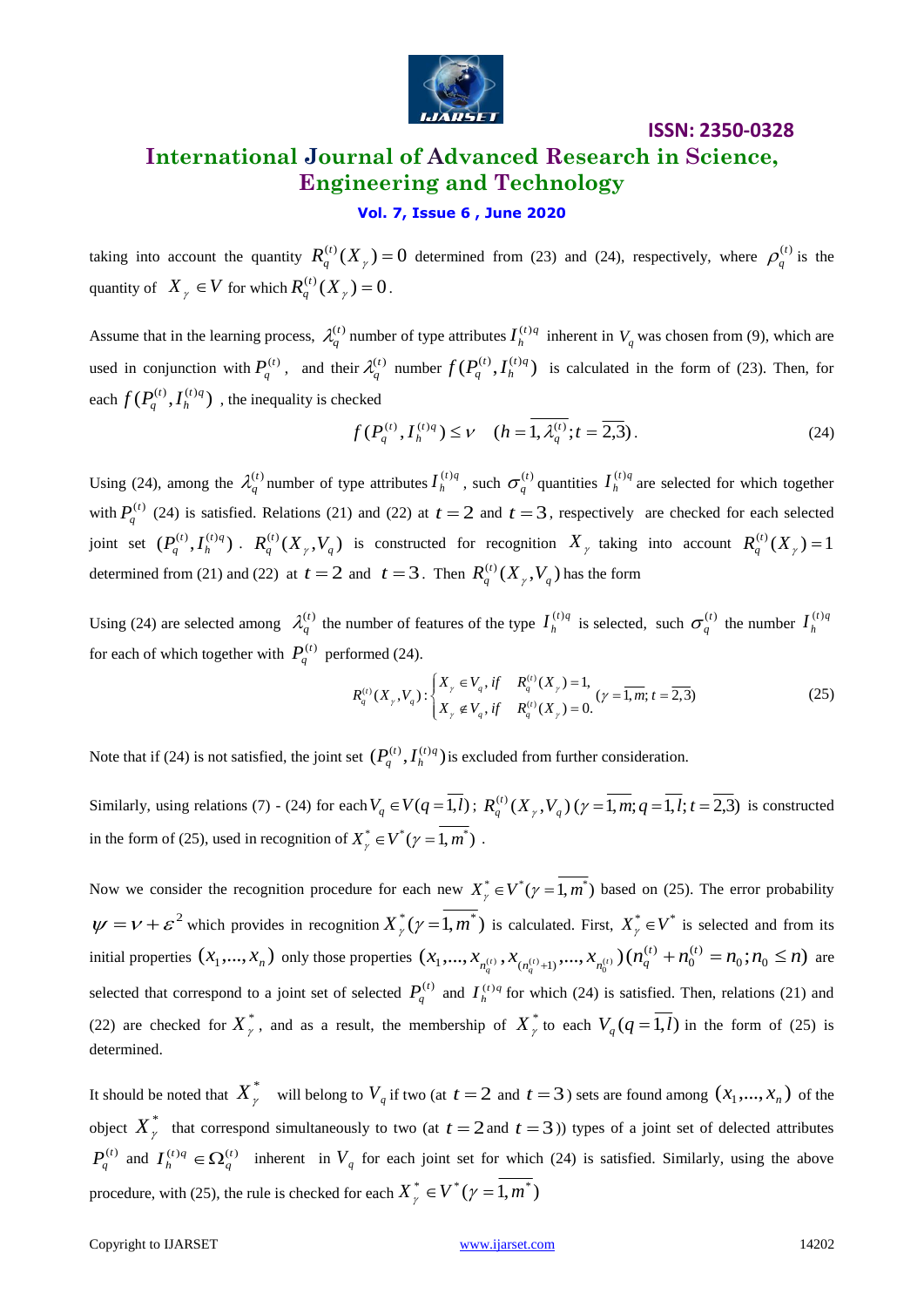

## **International Journal of Advanced Research in Science, Engineering and Technology**

#### **Vol. 7, Issue 6 , June 2020**

$$
O_{q\gamma} = \begin{cases} 1, & \text{if } R_q^{(2)}(X_\gamma) \wedge R_q^{(3)}(X_\gamma) = 0, \\ 0, & \text{else.} \end{cases} \quad (q = \overline{1, l}; \gamma = \overline{1, m^*}) \tag{26}
$$

Given (26), the number of erroneously recognized  $X^*_{\gamma}$  to each  $V_q$  is calculated in the form

$$
S_q = \sum_{\gamma=1}^{m_q^{\hat{a}}} O_{q\gamma} (O_{q\gamma} = 1), (q = \overline{1, l}; m_q^{\hat{a}} \le m^*).
$$
 (27)

The portion of erroneously recognized  $X^*_{\gamma}$  from  $m^*$  accounting for (27) is calculated in the form

$$
H_q = S_q / m^*(q = \overline{1, l}).
$$
\n(28)

If among  $V_q \in V(q=1,l)$  there exists such  $V_q$  for which  $H_q \le \psi$  is satisfied, the recognition process  ${X}^*_{\gamma}(\gamma=1,m^*)$  is considered completed.

Thus, if  $R_q^{(t)}(X_\gamma)$  is built on the basis of a joint set of type attributes  $P_q^{(t)}$  and  $I_h^{(t)q}$  and is satisfies  $\nu$  at separation  $X_{\gamma} \in V_q$  from  $X_{\gamma} \in V_p$  in space  $n_0$ , then it provides the error probability  $\psi$  and its reliability  $\eta$  in recognizing new  $X^*_{\gamma} \in V^*$ .

#### **V. CONCLUSION**

In the process of solving the problem, the following can be concluded:

1) before the start of the learning process,  $n_0 < n$  taking into account the given values  $m, n$  and  $v, \varepsilon, \eta$  in the form were calculated (6), where  $R_a^{(t)}(X_\nu, V_a)$  $R_q^{(t)}(X_\gamma, V_q)$  satisfying the stated error  $V$  is sought at separation  $X_\gamma \in V_q$  from  $X_\gamma \in V_p$ ;

2) the selected number  $n_q^{(t)}$  of type attributes  $x_i^{(t)q}$  $x_i^{(t)q}$  were used that were not enough to meet the stated  $V$  at separation  $X_{\gamma} \in V_q$  from  $X_{\gamma} \in V_p$  in space  $n_0$ ;

3) learning process was contitued with an additional set of combinations of properties in the form (9), each of which is not separately a type attribute  $x_i^{(t)q}$  $x_i^{(t)q}$  ;

4)  $\sigma_q^{(t)}$  number of type attributes  $I_h^{(t)q}$  $I_h^{(t)q}$  inherent in  $V_q$  is selected from  $\Omega_q^{(t)}$  for each of which (13), (14), (16) are fulfilled and with type attributes  $P_q^{(t)}$ , (24) is fulfilled which leads to a sharp reduction in  $\Omega_q^{(t)}$ ;

5)  $R_a^{(t)}(X_v, V_a)$  $R_q^{(t)}(X_{_\gamma},V_{_q})$  are constructed from  $\sigma_q^{(t)}$  number of type attributes  $I_{_h}^{(t)_q}$  $I_h^{(t)q}$ , each of which together with  $P_q^{(t)}$  satisfies V at separation  $X_{\gamma} \in V_q$  from  $X_{\gamma} \in V_p$  in the form (25).

6) on the basis of  $R_a^{(t)}(X_\nu, V_a)$  $R_q^{(t)}(X_\gamma, V_q)$  new  $X_\gamma^* \in V^*$  recognized in the form of (26) - (28).

7) the volume of calculations on the computer is sharply reduced due to the exclusion from further consideration of those  $I_h^{(t)q}$  $I_h^{(t)q}$  for which (13), (14), (16) and (24) are not satisfied.